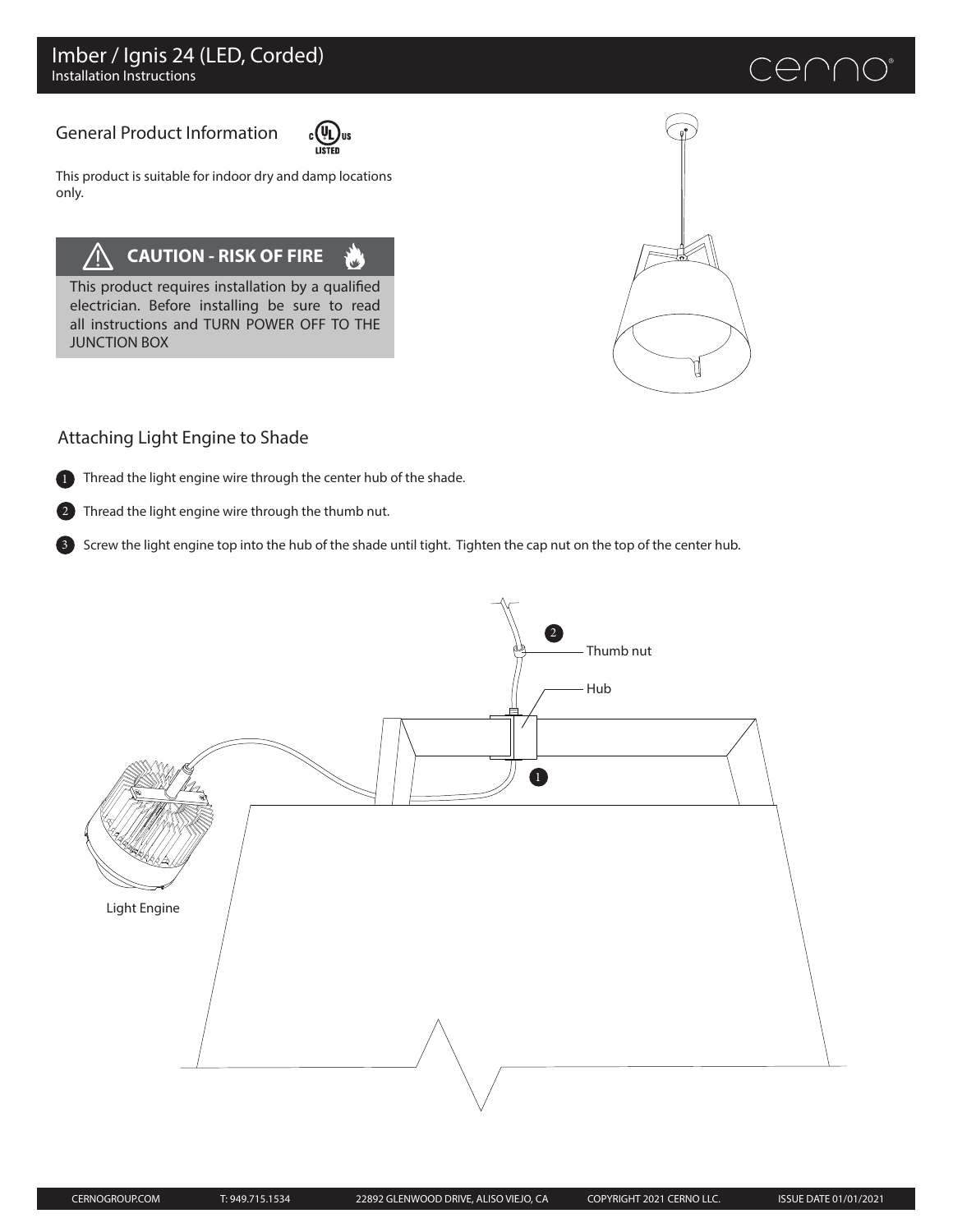### Installation Instructions Imber / Ignis 24 (LED, Corded)





#### Adjusting the Fixture Height

5

- 4 Measure the desired height (H) that you want the fixture to hang below the ceiling.
	- Thread the suspension cable through the canopy and thumb nut.
- 6 Push the end of this cable into the cable gripper on the top of the fixture, making sure that it exits out of the side hole. Feed the cable through until the cable length matches your desired height (H). Cut excess cable only after you are satisfied with the fixture height.



#### Making Electrical Connections

 $7$  Make electrical connections as shown in figure 2 using the supplied wire nuts.

CRITICAL NOTE: If 0-10V dimming control is to be used, connect purple and gray driver leads to 0-10V dimmer. Otherwise, the tinned ends of the leads should be snipped off and the leads should be capped individually such that they remain isolated from one another.

#### **WARNING**

THE LED DRIVER IS A DC DEVICE AND MUST BE ATTACHED TO THE LED LIGHT ENGINE AS SHOWN. CONNECTING THIS DEVICE INCORRECTLY WILL CAUSE SEVERE DAMAGE.